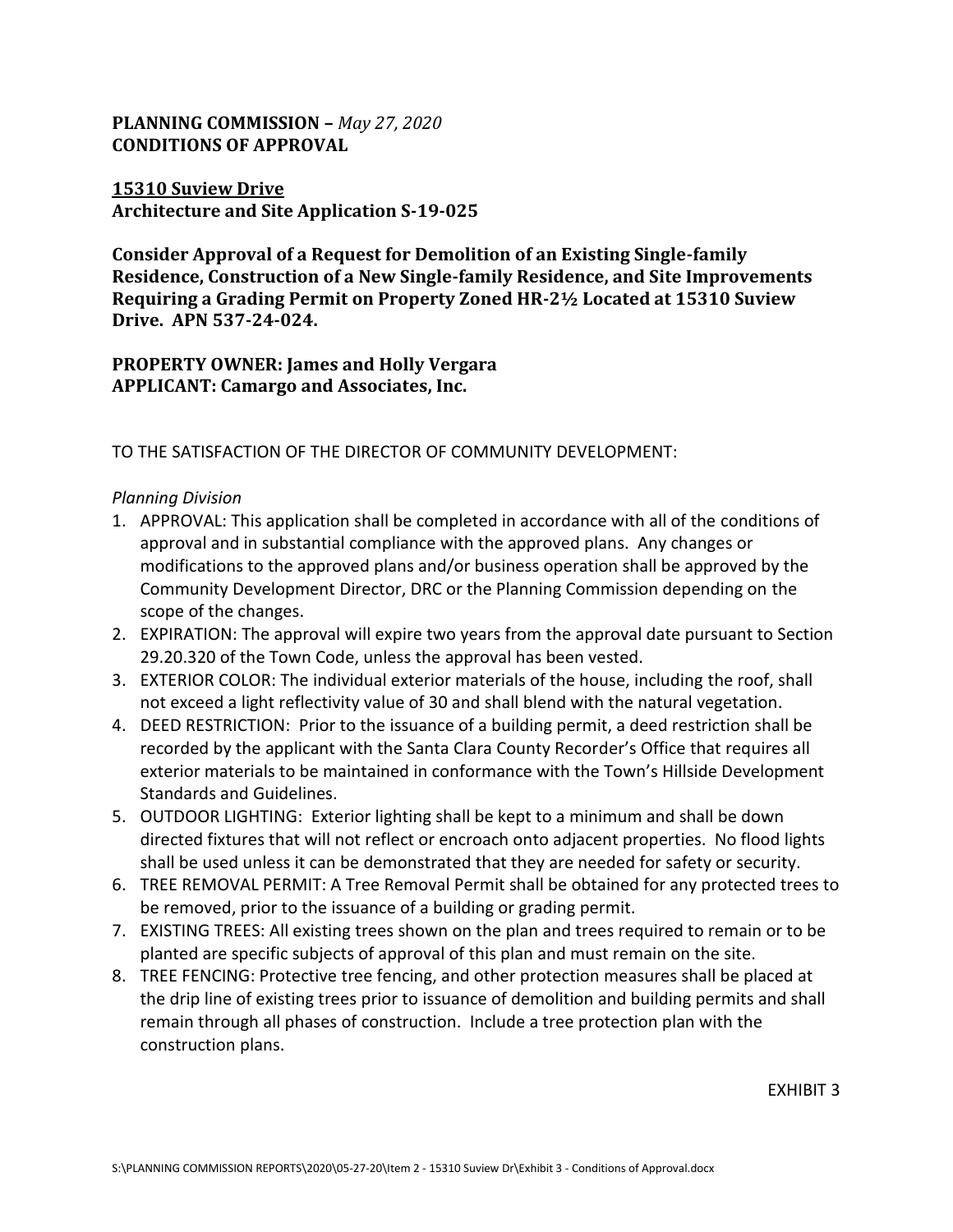- 9. TREE STAKING: All newly planted trees shall be double-staked using rubber tree ties.
- 10. FRONT YARD LANDSCAPE: Prior to issuance of a Certificate of Occupancy the front yard must be landscaped.
- 11. ARBORIST REQUIREMENTS: The developer shall implement, at their cost, all recommendations identified in the Arborist's report. These recommendations must be incorporated in the building permit plans and completed prior to issuance of a building permit where applicable. A Compliance Memorandum shall be prepared by the applicant and submitted with the building permit application detailing how the recommendations have or will be addressed.
- 12. WATER EFFICIENCY LANDSCAPE ORDINANCE: The final landscape plan shall meet the requirements of the Town of Los Gatos Water Conservation Ordinance or the State Water Efficient Landscape Ordinance, whichever is more restrictive. Submittal of a Landscape Documentation Package pursuant to WELO is required prior to issuance of a building permit. A review fee based on the current fee schedule adopted by the Town Council is required when working landscape and irrigation plans are submitted for review. A completed WELO Certificate of Completion is required prior to final inspection/certificate of occupancy.
- 13. STORY POLES: The story poles on the project site shall be removed within 30 days of approval of the Architecture & Site application.
- 14. TOWN INDEMNITY: Applicants are notified that Town Code Section 1.10.115 requires that any applicant who receives a permit or entitlement from the Town shall defend, indemnify, and hold harmless the Town and its officials in any action brought by a third party to overturn, set aside, or void the permit or entitlement. This requirement is a condition of approval of all such permits and entitlements whether or not expressly set forth in the approval and may be secured to the satisfaction of the Town Attorney.
- 15. COMPLIANCE MEMORANDUM: A memorandum shall be prepared and submitted with the building plans detailing how the Conditions of Approval will be addressed.

# *Building Division*

- 16. PERMITS REQUIRED: A Demolition Permit is required for each individual structure to be demolished. A Building Permit is required for the construction of the new single-family residence and attached garage. Additional Building Permits will be required for any detached structure, including but not limited to, swimming pools, covered patios, and retaining walls of any height that support a surcharge.
- 17. APPLICABLE CODES: The current codes, as amended and adopted by the Town of Los Gatos as of January 1, 2020, are the 2019 California Building Standards Code, California Code of Regulations Title 24, Parts 1-12.
- 18. RESIDENTIAL ENERGY REACH CODES: Newly adopted Energy Reach Codes include:
	- a. All electric appliances and fixtures for both interior and exterior applications.
	- b. Two complete EV Charging circuits. One located inside the garage and one located outside the garage.
	- c. Prewiring for future Stationary Storage Battery Systems.
- 19. CONDITIONS OF APPROVAL: The Conditions of Approval must be blue lined in full on the cover sheet of the construction plans. A Compliance Memorandum shall be prepared and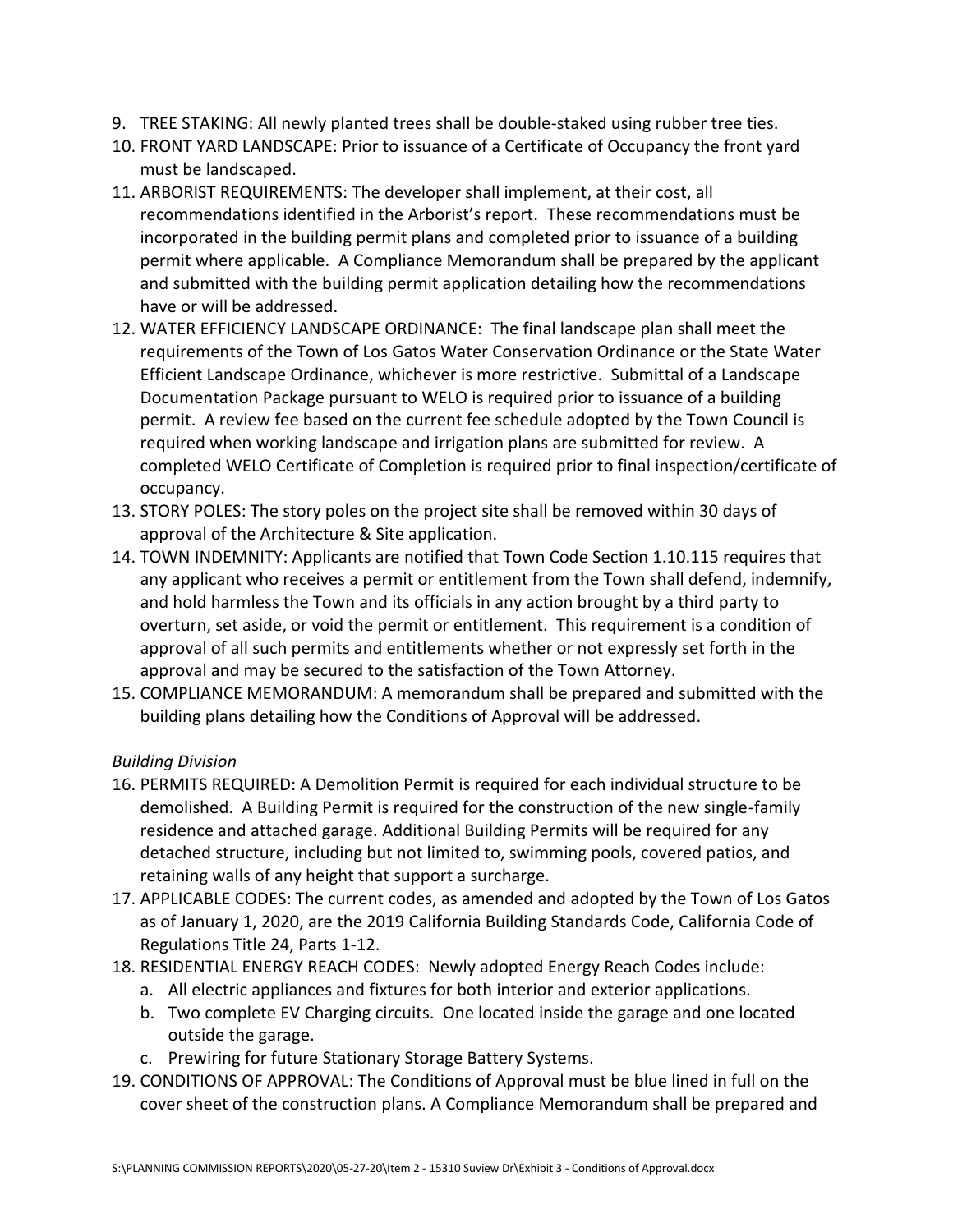submitted with the building permit application detailing how the Conditions of Approval will be addressed.

- 20. BUILDING & SUITE NUMBERS: Submit requests for new building addresses to the Building Division prior to submitting for the building permit application process.
- 21. SIZE OF PLANS: Submit four sets of construction plans, minimum size 24" x 36", maximum size 30" x 42".
- 22. REQUIREMENTS FOR COMPLETE DEMOLITION OF STRUCTURE: Obtain a Building Department Demolition Application and a Bay Area Air Quality Management District Application from the Building Department Service Counter. Once the demolition form has been completed, all signatures obtained, and written verification from PG&E that all utilities have been disconnected, return the completed form to the Building Department Service Counter with the Air District's J# Certificate, PG&E verification, and three (3) sets of site plans showing all existing structures, existing utility service lines such as water, sewer, and PG&E. No demolition work shall be done without first obtaining a permit from the Town.
- 23. SOILS REPORT: A Soils Report, prepared to the satisfaction of the Building Official, containing foundation and retaining wall design recommendations, shall be submitted with the Building Permit Application. This report shall be prepared by a licensed Civil Engineer specializing in soils mechanics.
- 24. SHORING: Shoring plans and calculations will be required for all excavations which exceed five (5) feet in depth or which remove lateral support from any existing building, adjacent property, or the public right-of-way. Shoring plans and calculations shall be prepared by a California licensed engineer and shall confirm to the Cal/OSHA regulations.
- 25. FOUNDATION INSPECTIONS: A pad certificate prepared by a licensed civil engineer or land surveyor shall be submitted to the project Building Inspector at foundation inspection. This certificate shall certify compliance with the recommendations as specified in the Soils Report, and that the building pad elevations and on-site retaining wall locations and elevations have been prepared according to the approved plans. Horizontal and vertical controls shall be set and certified by a licensed surveyor or registered Civil Engineer for the following items:
	- a. Building pad elevation
	- b. Finish floor elevation
	- c. Foundation corner locations
	- d. Retaining wall(s) locations and elevations
- 26. TITLE 24 ENERGY COMPLIANCE: All required California Title 24 Energy Compliance Forms must be blue-lined (sticky-backed), i.e. directly printed, onto a plan sheet.
- 27. TOWN RESIDENTIAL ACCESSIBILITY STANDARDS: New residential units shall be designed with adaptability features for single-family residences per Town Resolution 1994-61:
	- a. Wood backing (2" x 8" minimum) shall be provided in all bathroom walls, at water closets, showers, and bathtubs, located 34 inches from the floor to the center of the backing, suitable for the installation of grab bars if needed in the future.
	- b. All passage doors shall be at least 32 inch doors on the accessible floor level.
	- c. The primary entrance door shall be a 36 inch wide door including a 5'x 5' level landing, no more than 1 inch out of plane with the immediate interior floor level and with an 18 inch clearance at interior strike edge.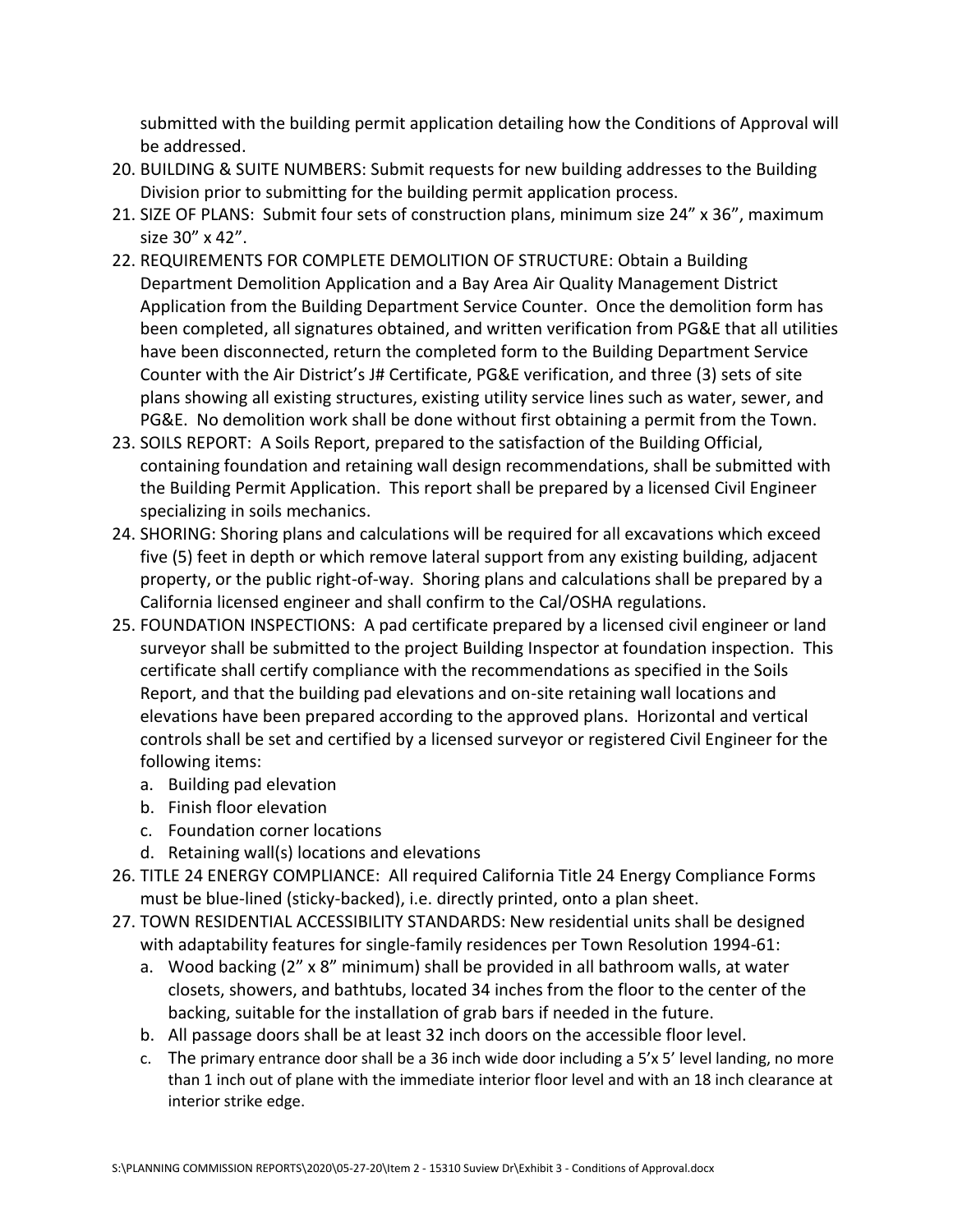- d. A door buzzer, bell or chime shall be hard wired at primary entrance.
- 28. HAZARDOUS FIRE ZONE: All projects in the Town of Los Gatos require Class A roof assemblies.
- 29. WILDLAND-URBAN INTERFACE: This project is located in a Wildland-Urban Interface High Fire Area and must comply with Section R337 of the 2016 California Residential Code, Public Resources Code 4291 and California Government Code Section 51182.
- 30. PROVIDE DEFENSIBLE SPACE/FIRE BREAK LANDSCAPING PLAN: Prepared by a California licensed Landscape Architect in conformance with California Public Resources Code 4291 and California Government Code Section 51182.
- 31. PRIOR TO FINAL INSPECTION: Provide a letter from a California licensed Landscape Architect certifying the landscaping and vegetation clearance requirements have been completed per the California Public Resources Code 4291 and Government Code Section 51182.
- 32. SPECIAL INSPECTIONS: When a special inspection is required by CBC Section 1704, the Architect or Engineer of Record shall prepare an inspection program that shall be submitted to the Building Official for approval prior to issuance of the Building Permit. The Town Special Inspection form must be completely filled-out and signed by all requested parties prior to permit issuance. Special Inspection forms are available from the Building Division Service Counter or online at www.losgatosca.gov/building.
- 33. BLUE PRINT FOR A CLEAN BAY SHEET: The Town standard Santa Clara Valley Nonpoint Source Pollution Control Program Sheet (page size same as submitted drawings) shall be part of the plan submittal as the second page. The specification sheet is available at the Building Division Service Counter for a fee of \$2 or at ARC Blue Print for a fee or online at www.losgatosca.gov/building.
- 34. APPROVALS REQUIRED: The project requires the following departments and agencies approval before issuing a building permit:
	- a. Community Development Planning Division: (408) 354-6874
	- b. Engineering/Parks & Public Works Department: (408) 399-5771
	- c. Santa Clara County Fire Department: (408) 378-4010
	- d. West Valley Sanitation District: (408) 378-2407
	- e. Santa Clara County Environmental Health Department: (408) 918-3479
	- f. Local School District: The Town will forward the paperwork to the appropriate school district(s) for processing. A copy of the paid receipt is required prior to permit issuance.

### TO THE SATISFACTION OF THE DIRECTOR OF PARKS & PUBLIC WORKS:

### *Engineering Division*

35. GENERAL: All work shall conform to the applicable Town ordinances. Dirt and debris shall not be washed into storm drainage facilities. The storing of goods and materials on the sidewalk and/or the street will not be allowed unless an encroachment permit is issued by the Engineering Division of the Parks and Public Works Department. The Owner and/or Applicant's representative in charge shall be at the job site during all working hours. Failure to maintain the public right-of-way according to this condition may result in the issuance of correction notices, citations, or stop work orders and the Town performing the required maintenance at the Owner and/or Applicant's expense.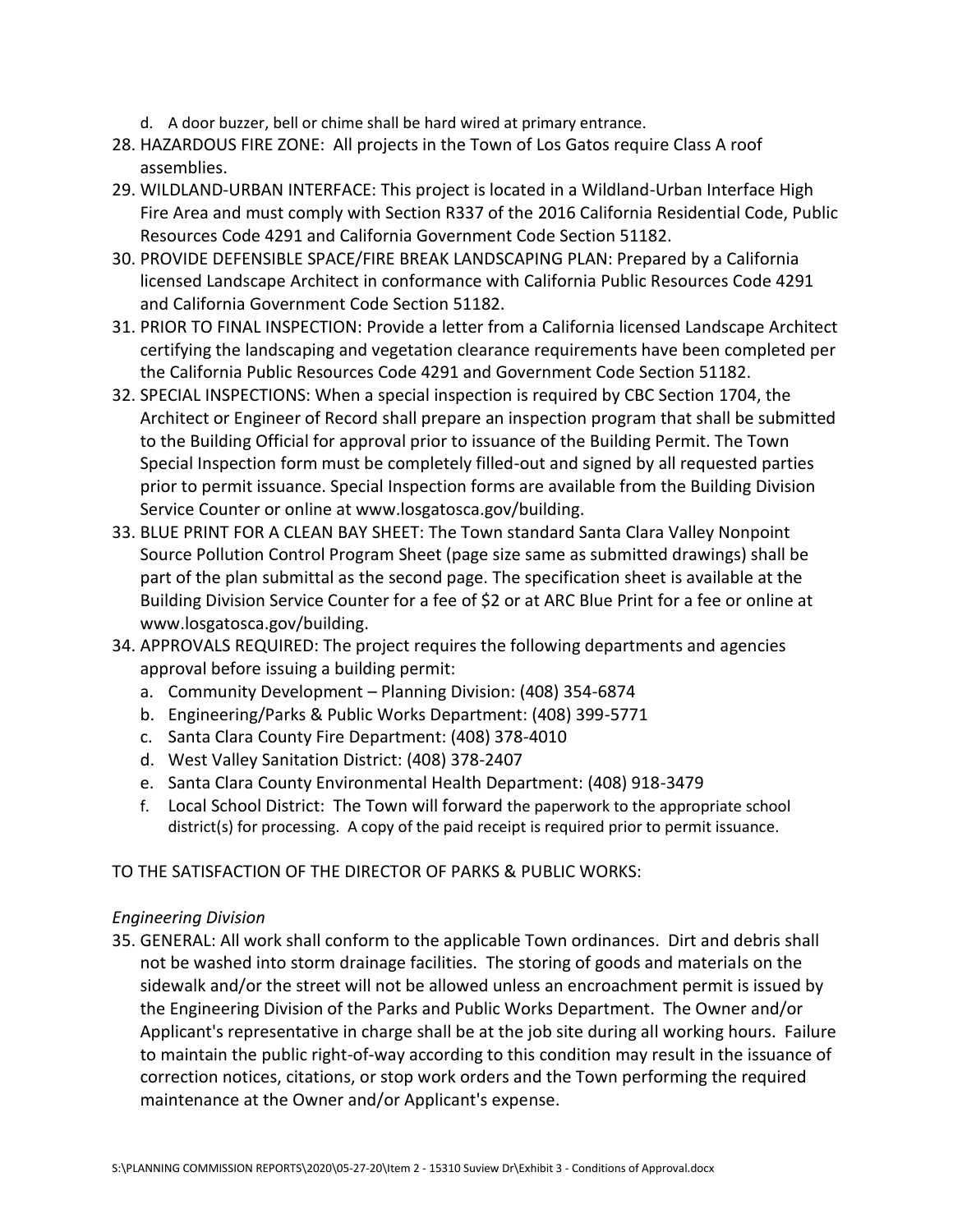- 36. APPROVAL: This application shall be completed in accordance with all the conditions of approval listed below and in substantial compliance with the latest reviewed and approved development plans. Any changes or modifications to the approved plans or conditions of approvals shall be approved by the Town Engineer.
- 37. PUBLIC WORKS INSPECTIONS: The Owner and/or Applicant or their representative shall notify the Engineering Inspector at least twenty-four (24) hours before starting any work pertaining to on-site drainage facilities, grading or paving. Failure to do so will result in penalties and rejection of any work that occurred without inspection.
- 38. SITE SUPERVISION: The General Contractor shall provide qualified supervision on the job site at all times during construction.
- 39. PLAN CHECK FEES: Plan check fees associated with the Grading Permit shall be deposited with the Engineering Division of the Parks and Public Works Department prior to the commencement of plan check review.
- 40. INSPECTION FEES: Inspection fees shall be deposited with the Town prior to the issuance of any grading or building permits.
- 41. DESIGN CHANGES: Any proposed changes to the approved plans shall be subject to the approval of the Town prior to the commencement of any and all altered work. The Owner and/or Applicant's project engineer shall notify, in writing, the Town Engineer at least seventy-two (72) hours in advance of all the proposed changes. Any approved changes shall be incorporated into the final "as-built" plans.
- 42. PLANS AND STUDIES: All required plans and studies shall be prepared by a Registered Professional Engineer in the State of California and submitted to the Town Engineer for review and approval. Additionally, any studies imposed by the Planning Commission or Town Council shall be funded by the Owner and/or Applicant.
- 43. GRADING PERMIT: A grading permit is required for all site grading and drainage work except for exemptions listed in Section 12.20.015 of The Code of the Town of Los Gatos (Grading Ordinance). After the preceding Architecture and Site Application has been approved by the respective deciding body, the grading permit application (with grading plans and associated required materials and plan check fees) shall be made to the Engineering Division of the Parks and Public Works Department located at 41 Miles Avenue. The grading plans shall include final grading, drainage, retaining wall location(s), driveway, utilities and interim erosion control. Grading plans shall list earthwork quantities and a table of existing and proposed impervious areas. Unless specifically allowed by the Director of Parks and Public Works, the grading permit will be issued concurrently with the building permit. The grading permit is for work outside the building footprint(s). Prior to Engineering signing off and closing out on the issued grading permit, the Owner and/or Applicant's soils engineer shall verify, with a stamped and signed letter, that the grading activities were completed per plans and per the requirements as noted in the soils report. A separate building permit, issued by the Building Department, located at 110 E. Main Street, is needed for grading within the building footprint.
- 44. GRADING ACTIVITY RESTRICTIONS: Upon receipt of a grading permit, any and all grading activities and operations shall not commence until after/occur during the rainy season, as defined by Town Code of the Town of Los Gatos, Sec. 12.10.020, (October 15-April 15), has ended.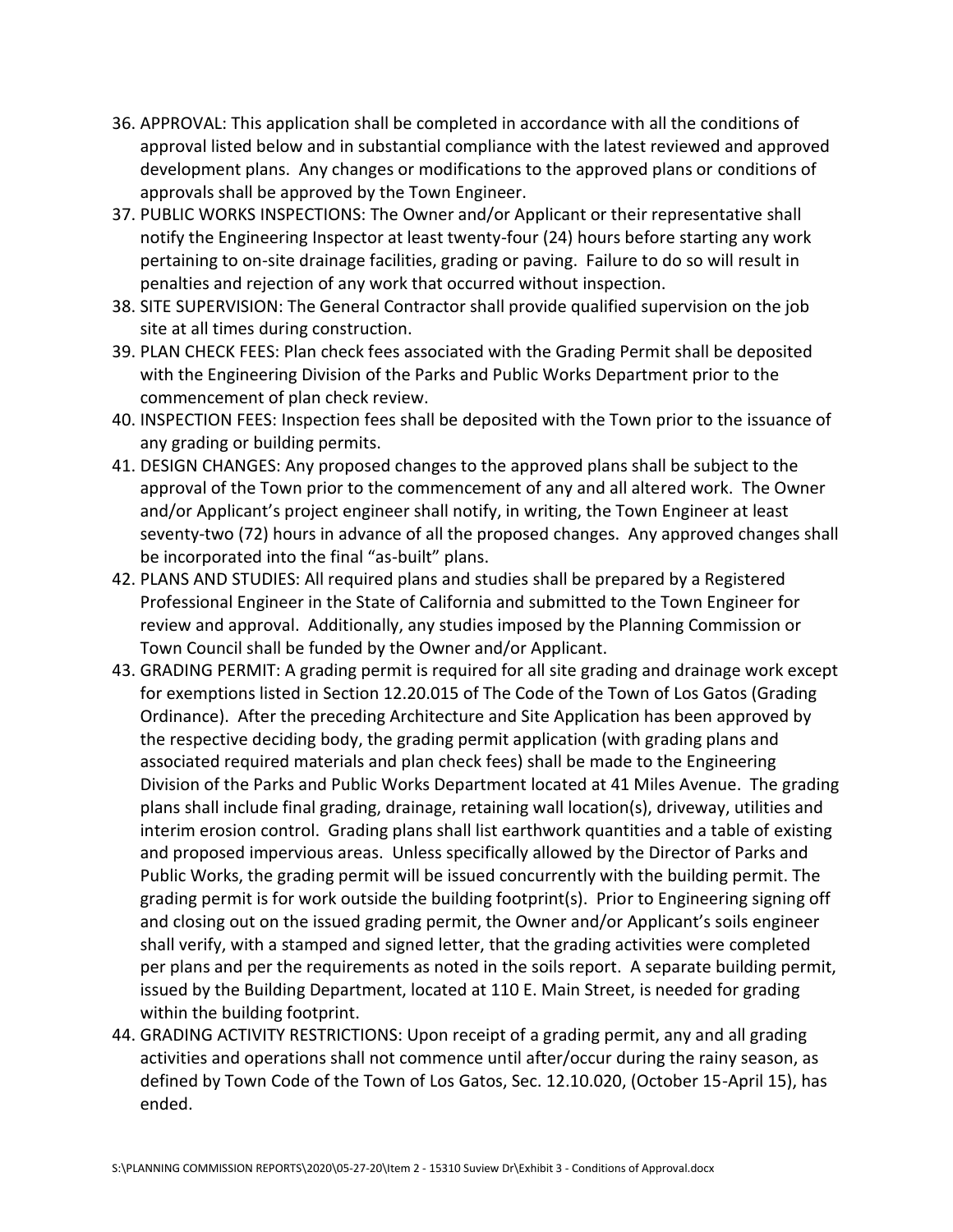- 45. COMPLIANCE WITH HILLSIDE DEVELOPMENT STANDARDS AND GUIDELINES: All grading activities and operations shall be in compliance with Section III of the Town's Hillside Development Standards and Guidelines. All development shall be in compliance with Section II of the Town's Hillside Development Standards and Guidelines.
- 46. DRIVEWAY: The driveway conform to existing pavement on Suview Drive shall be constructed in a manner such that the existing drainage patterns will not be obstructed.
- 47. DRAINAGE IMPROVEMENT: Prior to the issuance of any grading/improvement permits, the Owner and/or Applicant shall: a) design provisions for surface drainage; and b) design all necessary storm drain facilities extending to a satisfactory point of disposal for the proper control and disposal of storm runoff; and c) provide a recorded copy of any required easements to the Town.
- 48. TREE REMOVAL: Copies of all necessary tree removal permits shall be provided prior to the issuance of a grading permit/building permit.
- 49. SURVEYING CONTROLS: Horizontal and vertical controls shall be set and certified by a licensed surveyor or registered civil engineer qualified to practice land surveying, for the following items:
	- a. Retaining wall: top of wall elevations and locations.
	- b. Toe and top of cut and fill slopes.
- 50. PRECONSTRUCTION MEETING: Prior to the commencement of any site work, the general contractor shall:
	- a. Along with the Owner and/or Applicant, attend a pre-construction meeting with the Town Engineer to discuss the project conditions of approval, working hours, site maintenance and other construction matters;
	- b. Acknowledge in writing that they have read and understand the project conditions of approval and will make certain that all project sub-contractors have read and understand them as well prior to commencing any work, and that a copy of the project conditions of approval will be posted on-site at all times during construction.
- 51. RETAINING WALLS: A building permit, issued by the Building Department, located at 110 E. Main Street, may be required for site retaining walls. Walls are not reviewed or approved by the Engineering Division of Parks and Public Works during the grading permit plan review process.
- 52. SOILS REPORT: One copy of the soils and geologic report shall be submitted with the application. The soils report shall include specific criteria and standards governing site grading, drainage, pavement design, retaining wall design, and erosion control. The reports shall be signed and "wet stamped" by the engineer or geologist, in conformance with Section 6735 of the California Business and Professions Code.
- 53. SOILS REVIEW: Prior to Town approval of a development application, the Owner and/or Applicant's engineers shall prepare and submit a design-level geotechnical and geological investigation for review by the Town's consultant, with costs borne by the Owner and/or Applicant, and subsequent approval by the Town. The Owner and/or Applicant's soils engineer shall review the final grading and drainage plans to ensure that designs for foundations, retaining walls, site grading, and site drainage are in accordance with their recommendations and the peer review comments. Approval of the Owner and/or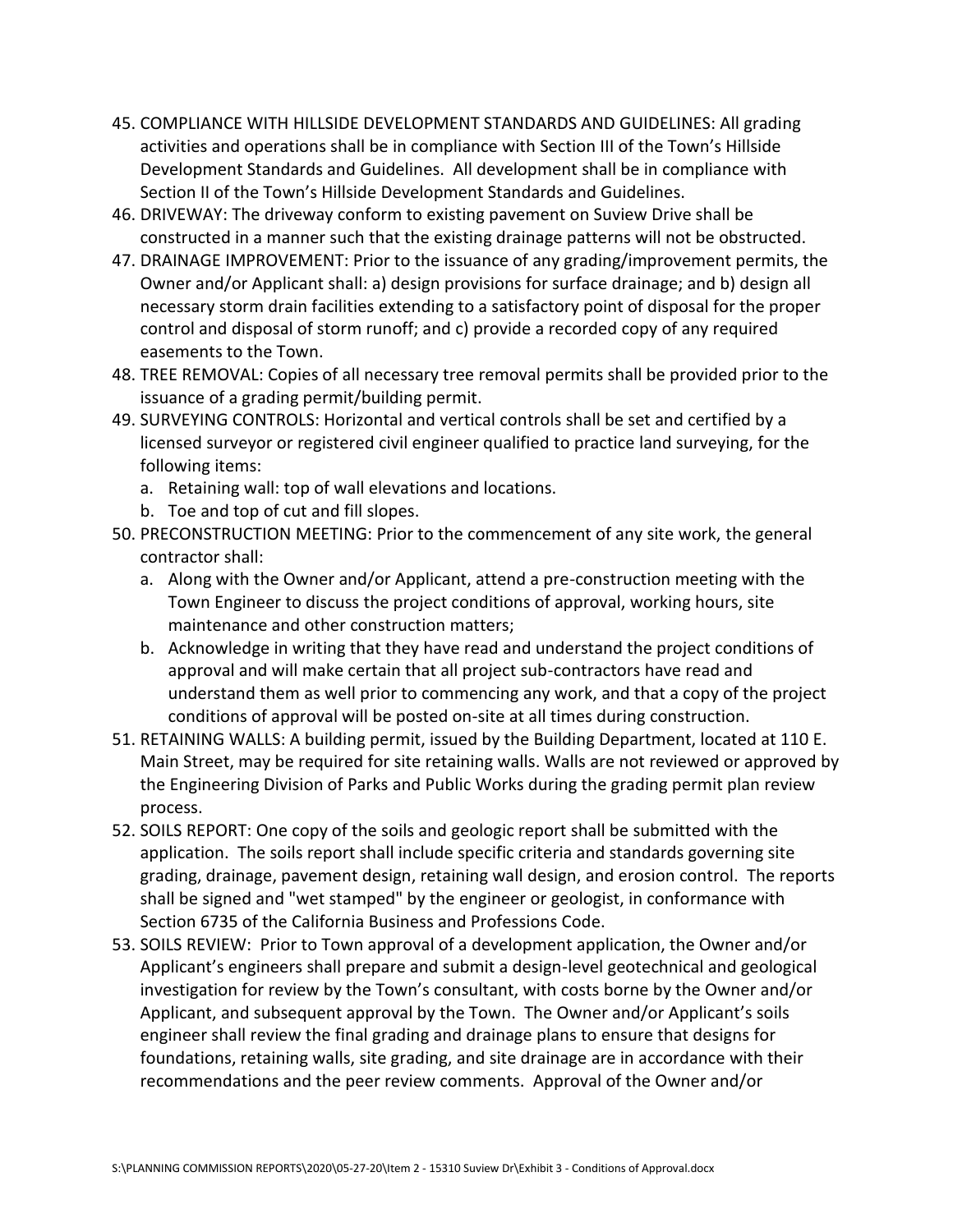Applicant's soils engineer shall then be conveyed to the Town either by submitting a Plan Review Letter prior to issuance of grading or building permit(s).

- 54. SOIL RECOMMENDATIONS: The project shall incorporate the geotechnical/geological recommendations contained in the project's design-level geotechnical/geological investigation as prepared by the Owner and/or Applicant's engineer(s), and any subsequently required report or addendum. Subsequent reports or addendum are subject to peer review by the Town's consultant and costs shall be borne by the Owner and/or Applicant.
- 55. UTILITIES: The Owner and/or Applicant shall install all new, relocated, or temporarily removed utility services, including telephone, electric power and all other communications lines underground, as required by Town Code Section 27.50.015(b). All new utility services shall be placed underground. Underground conduit shall be provided for cable television service. The Owner and/or Applicant is required to obtain approval of all proposed utility alignments from any and all utility service providers before a Certificate of Occupancy for any new building can be issued. The Town of Los Gatos does not approve or imply approval for final alignment or design of these facilities.
- 56. PRECONSTRUCTION PAVEMENT SURVEY: Prior to issuance of any grading or building permit, the Owner and/or Applicant shall complete a pavement condition survey documenting the extent of existing pavement defects using a smartphone video (in Landscape orientation only) or digital video camera. The survey shall extend the length of Suview Drive. The results shall be documented in a report and submitted to the Town for review.
- 57. POSTCONSTRUCTION PAVEMENT SURVEY: The Owner and/or Applicant shall complete a pavement condition survey to determine whether road damage occurred as a result of project construction and whether there were changes in pavement strength. Rehabilitation improvements required to restore the pavement to pre-construction condition. The results shall be documented in a report and submitted to the Town for review and approval before a Certificate of Occupancy for any new building can be issued. The Owner and/or Applicant shall be responsible for completing any required road repairs prior to release of the faithful performance bond.
- 58. HAULING OF SOIL: Hauling of soil on- or off-site shall not occur during the morning or evening peak periods (between 7:00 a.m. and 9:00 a.m. and between 4:00 p.m. and 6:00 p.m.), and at other times as specified by the Director of Parks and Public Works. Prior to the issuance of a grading or building permit, the Owner and/or Applicant or their representative shall work with the Town Building Department and Engineering Division Inspectors to devise a traffic control plan to ensure safe and efficient traffic flow under periods when soil is hauled on or off the project site. This may include, but is not limited to provisions for the Owner and/or Applicant to place construction notification signs noting the dates and time of construction and hauling activities, or providing additional traffic control. Coordination with other significant projects in the area may also be required. Cover all trucks hauling soil, sand and other loose debris.
- 59. CONSTRUCTION HOURS: All construction activities, including the delivery of construction materials, labors, heavy equipment, supplies, etc., shall be limited to the hours of 8:00 a.m. to 8:00 p.m., weekdays and 9:00 a.m. to 7:00 p.m. weekends and holidays. The Town may authorize, on a case-by-case basis, alternate construction hours. The Owner and/or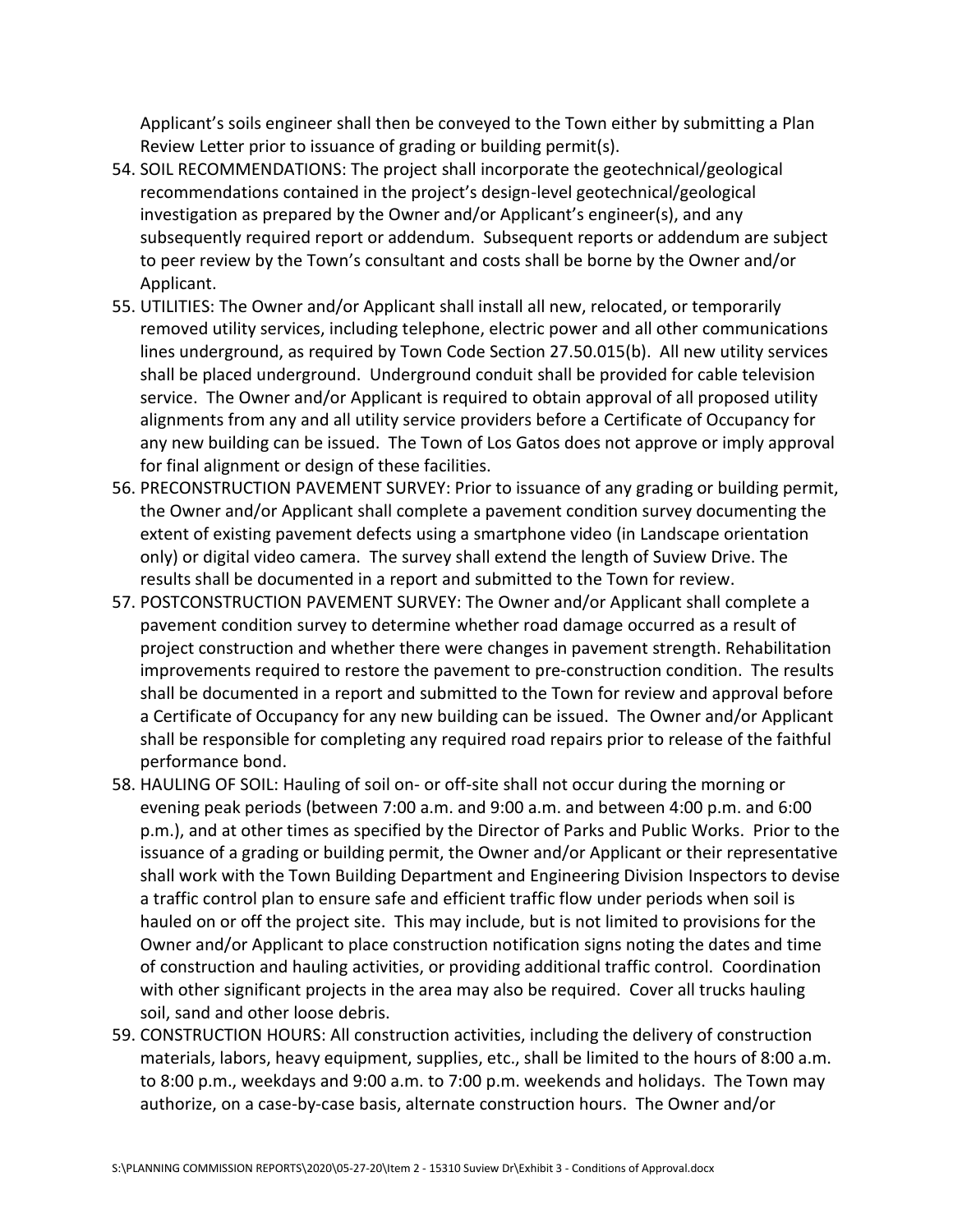Applicant shall provide written notice twenty-four (24) hours in advance of modified construction hours. Approval of this request is at discretion of the Town.

- 60. CONSTRUCTION NOISE: Between the hours of 8:00 a.m. to 8:00 p.m., weekdays and 9:00 a.m. to 7:00 p.m. weekends and holidays, construction, alteration or repair activities shall be allowed. No individual piece of equipment shall produce a noise level exceeding eightyfive (85) dBA at twenty-five (25) feet from the source. If the device is located within a structure on the property, the measurement shall be made at distances as close to twentyfive (25) feet from the device as possible. The noise level at any point outside of the property plane shall not exceed eighty-five (85) dBA.
- 61. CONSTRUCTION MANAGEMENT PLAN SHEET: Prior to the issuance of any grading or building permits, the Owner and/or Applicant's design consultant shall submit a construction management plan sheet (full-size) within the plan set that shall incorporate at a minimum the Earth Movement Plan, Project Schedule, employee parking, construction staging area, materials storage area(s), concrete washout(s) and proposed outhouse location(s). Please refer to the Town's Construction Management Plan Guidelines document for additional information.
- 62. SHARED PRIVATE STREET: The private street accessing Project Site shall be kept open and in a safe, drive-able condition throughout construction. If temporary closure is needed, then formal written notice shall be provided at least one week in advance of closure.
- 63. PRIVATE STREET PAVEMENT RESTORATION: Prior to issuance of a Certificate of Occupancy for any new building, the Owner and/or Applicant shall overlay to section of private street pavement immediately in front of the subject property, or alternative pavement restoration measure as approved by the Town Engineer.
- 64. EMERGENCY VEHICLE ACCESS: The Emergency Vehicle Access Easement (EVAE) that traverses the Project Site shall be kept open and in a safe, drive-able condition throughout construction. If temporary closure is needed, then formal written notice shall be provided at least one week in advance of closure.
- 65. BEST MANAGEMENT PRACTICES (BMPs): The Owner and/or Applicant is responsible for ensuring that all contractors are aware of all storm water quality measures and that such measures are implemented. Best Management Practices (BMPs) shall be maintained and be placed for all areas that have been graded or disturbed and for all material, equipment and/or operations that need protection. Removal of BMPs (temporary removal during construction activities) shall be replaced at the end of each working day. Failure to comply with the construction BMP will result in the issuance of correction notices, citations, or stop work orders.
- 66. SITE DESIGN MEASURES: All projects shall incorporate at least one of the following measures:
	- a. Protect sensitive areas and minimize changes to the natural topography.
	- b. Minimize impervious surface areas.
	- c. Direct roof downspouts to vegetated areas.
	- d. Use porous or pervious pavement surfaces on the driveway, at a minimum.
	- e. Use landscaping to treat stormwater.
- 67. EROSION CONTROL: Interim and final erosion control plans shall be prepared and submitted to the Engineering Division of the Parks and Public Works Department. A maximum of two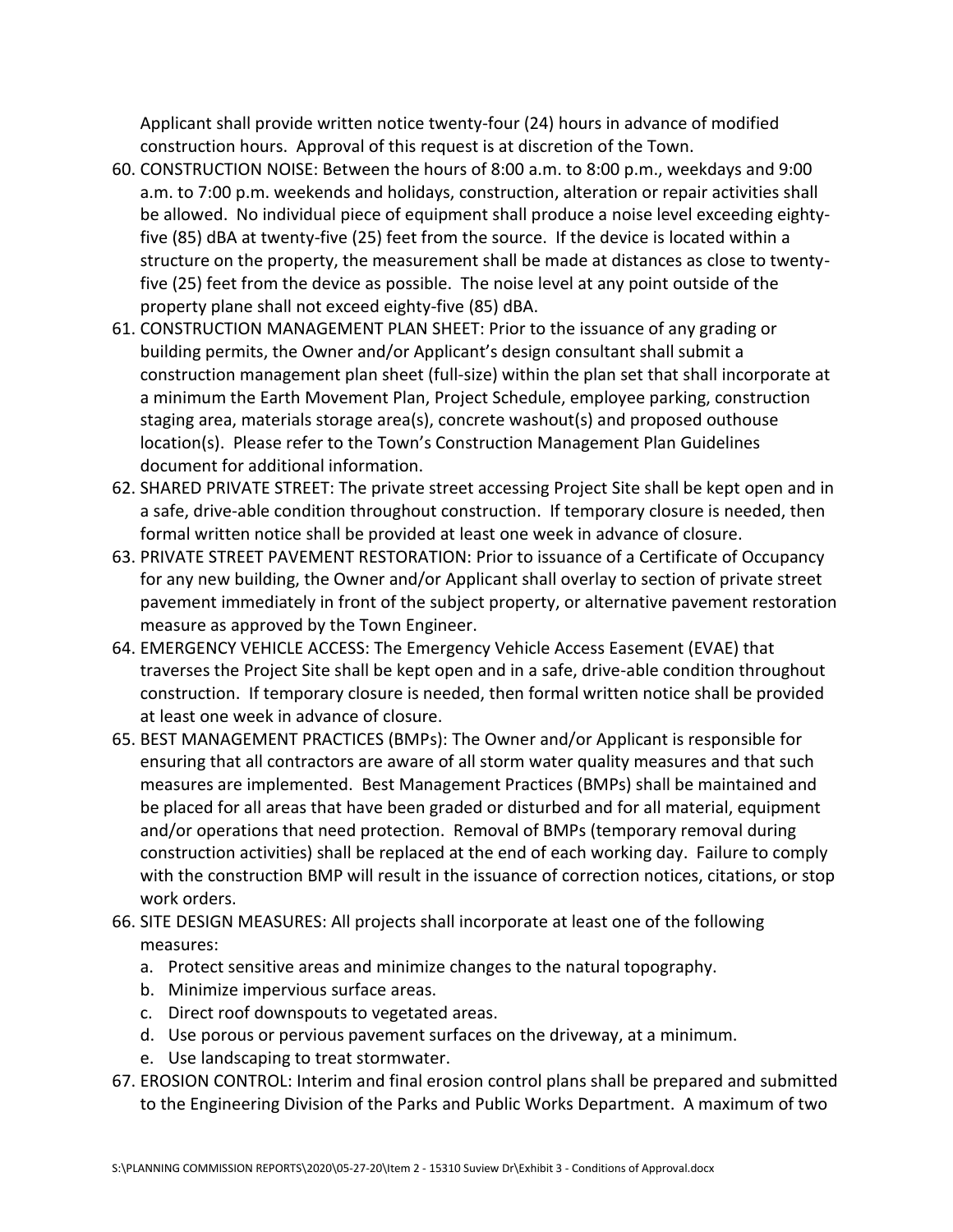(2) weeks is allowed between clearing of an area and stabilizing/building on an area if grading is allowed during the rainy season. Interim erosion control measures, to be carried out during construction and before installation of the final landscaping, shall be included. Interim erosion control method shall include, but are not limited to: silt fences, fiber rolls (with locations and details), erosion control blankets, Town standard seeding specification, filter berms, check dams, retention basins, etc. Provide erosion control measures as needed to protect downstream water quality during winter months. The Town of Los Gatos Engineering Division of the Parks and Public Works Department and the Building Department will conduct periodic NPDES inspections of the site throughout the recognized storm season to verify compliance with the Construction General Permit and Stormwater ordinances and regulations.

- 68. DUST CONTROL: Blowing dust shall be reduced by timing construction activities so that paving and building construction begin as soon as possible after completion of grading, and by landscaping disturbed soils as soon as possible. Further, water trucks shall be present and in use at the construction site. All portions of the site subject to blowing dust shall be watered as often as deemed necessary by the Town, or a minimum of three (3) times daily, or apply (non-toxic) soil stabilizers on all unpaved access roads, parking areas, and staging areas at construction sites in order to insure proper control of blowing dust for the duration of the project. Watering on public streets shall not occur. Streets shall be cleaned by street sweepers or by hand as often as deemed necessary by the Town Engineer, or at least once a day. Watering associated with on-site construction activity shall take place between the hours of 8 a.m. and 5 p.m. and shall include at least one (1) late-afternoon watering to minimize the effects of blowing dust. All public streets soiled or littered due to this construction activity shall be cleaned and swept on a daily basis during the workweek to the satisfaction of the Town. Demolition or earthwork activities shall be halted when wind speeds (instantaneous gusts) exceed twenty-five (25) miles per hour (MPH). All trucks hauling soil, sand, or other loose debris shall be covered.
- 69. CONSTRUCTION ACTIVITIES: All construction shall conform to the latest requirements of the CASQA Stormwater Best Management Practices Handbooks for Construction Activities and New Development and Redevelopment, the Town's grading and erosion control ordinance, and other generally accepted engineering practices for erosion control as required by the Town Engineer when undertaking construction activities.
- 70. WATER FEATURES: New swimming pools shall have a connection to the sanitary sewer system, subject to West Valley Sanitation District's authority and standards, to facilitate draining events. Discharges from this feature shall be directed to the sanitary sewer and are not allowed into the storm drain system.
- 71. SITE DRAINAGE: Rainwater leaders shall be discharged to splash blocks. No through curb drains will be allowed. On-site drainage systems for all projects shall include one of the alternatives included in section C.3.i of the Municipal Regional NPDES Permit. These include storm water reuse via cisterns or rain barrels, directing runoff from impervious surfaces to vegetated areas and use of permeable surfaces. No improvements shall obstruct or divert runoff to the detriment of an adjacent, downstream or down slope property.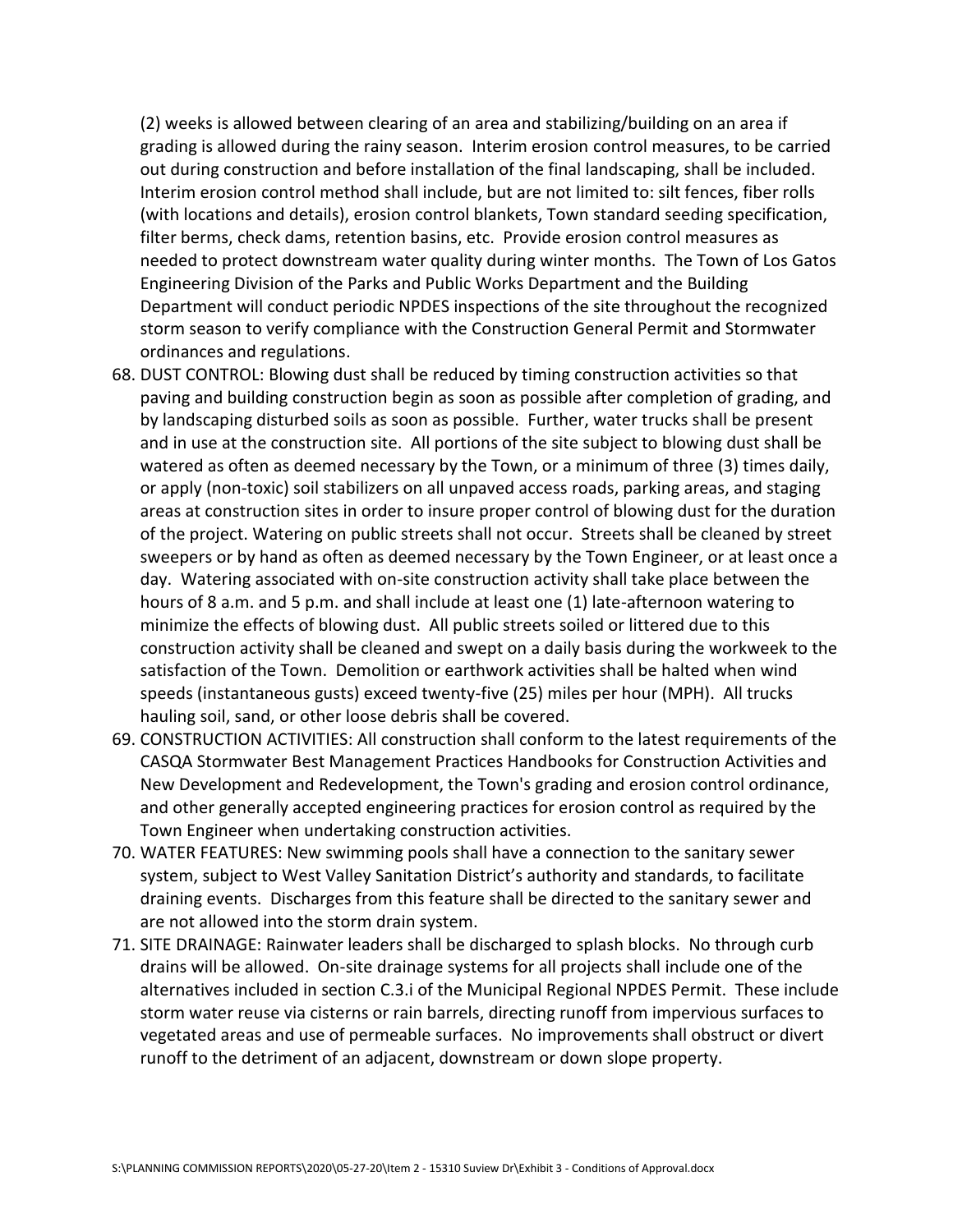- 72. MAINTENANCE OF PRIVATE STREETS: It is the responsibility of the property owner to implement a plan for street sweeping of paved private roads and cleaning of all storm drain inlets.
- 73. PRIVATE SEWAGE DISPOSAL SYSTEMS: Private sewage disposal systems shall consist of a septic tank and a system of underground drains for the disposal of the tank effluent. Such tank and drains shall be re-used or constructed per approval from the Santa Clara County Department of Environmental Health (DEH). Provide a copy of approved plans for any construction of new or additional leach fields with the building permit set. Any new improvements to the leach field will require Final DEH signoff shall be provided prior to the issuance of a certificate of occupancy.
- 74. GOOD HOUSEKEEPING: Good housekeeping practices shall be observed at all times during the course of construction. All construction shall be diligently supervised by a person or persons authorized to do so at all times during working hours. The Owner and/or Applicant's representative in charge shall be at the job site during all working hours.
- 75. PERMIT ISSUANCE: Permits for each phase; reclamation, landscape, and grading, shall be issued simultaneously.
- 76. COVERED TRUCKS: All trucks transporting materials to and from the site shall be covered.
- TO THE SATISFACTION OF THE SANTA CLARA COUNTY FIRE DEPARTMENT:
- 77. FIRE SPRINKLERS REQUIRED: (As noted on Sheet A-0.01) Fire sprinklers required to be installed in both the single-family home and the secondary dwelling unit. An automatic residential fire sprinkler system shall be installed in one- and two-family dwellings as follows: In all new one- and two-family dwellings and in existing one- and two-family dwellings when additions are made that increase the building area to more than 3,600 square feet. Exception: A one-time addition to an existing building that does not total more than 1,000 square feet of building area. Note: The owner(s), occupants) and any contractor(s) or subcontractor(s) are responsible for consulting with the water purveyor of record in order to determine if any modification or upgrade of the existing water service is required. A State of California licensed (C-16) Fire Protection Contractor shall submit plans, calculations, a completed permit application and appropriate fees to this department for review and approval prior to beginning their work. CRC Sec. 313.2 as adopted and amended by LGTC. Please provide a note on Sheet A-0.01 indicating that an automatic fire sprinkler system shall be provided and installed per NFPA 13D 2016 ed. Please note that full plans to include tank(s), size(s) and location, underground piping, pump if needed, and associated sprinkler and domestic water supply and domestic feed to the tank(s) shall be a deferred submittal for review of compliance to the SCCFD W-5 and SP-6 Standards.
- 78. REQUIRED FIRE FLOW: (As noted on Sheet A-0.01) The fire flow for this project is 2,250 GPM at 20 psi residual pressure from a single hydrant. If an automatic fire sprinkler system will be installed, the fire flow will be reduced by 50% establishing a required adjusted fire flow of 1125 GPM at 20 psi residual pressure. Documentation of the adequate availability of flow and pressure for the proposed private fire protection system and how you will obtain it is required. Please refer to SCCFD W-5 and SP-6 Standards.